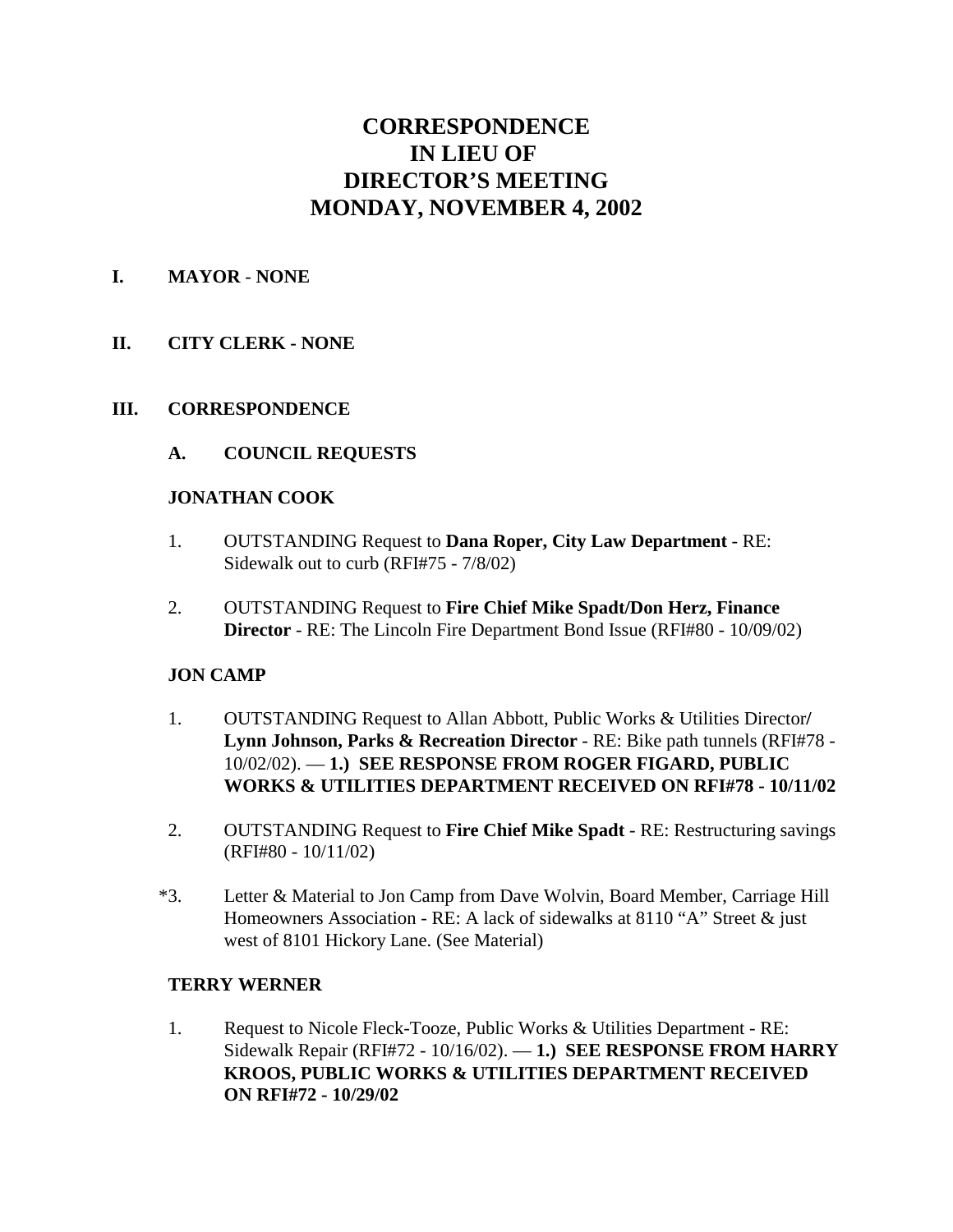- 2. OUTSTANDING Request to **Allan Abbott, Public Works & Utilities Director**/ Larry Worth, StarTran - RE: HandiVan Complaint (RFI#73 - 10/16/02). — **1.) SEE RESPONSE FROM LARRY WORTH, STARTRAN RECEIVED ON RFI#73 - 10/22/02**
- 3. Request to Allan Abbott, Public Works & Utilities Director RE: Road Closure at Old Cheney & Edgewood Shopping Center Entrance (RFI#74 - 10/25/02). — **1.) SEE RESPONSE FROM BRUCE SWENEY, PUBLIC WORKS & UTILITIES DEPARTMENT RECEIVED ON RFI#74 - 10/31/02**
- 4. Request to Allan Abbott, Public Works & Utilities Director RE: Need for Repair on Roadway (RFI#75 - 10/25/02)
- 5. Request to Joel Pedersen, City Law Department RE: Information on Gas Utility Options (RFI#76 - 10/25/02)
- 6. Request to Don Herz, Finance Director RE: Humane Society (RFI#77 10/28/02). — **1.) SEE RESPONSE FROM DON HERZ, FINANCE DIRECTOR RECEIVED ON RFI#77 - 10/31/02**
- 7. Request to Wynn Hjermstad, Urban Development Department/Terry Uland, Neighborhoods, Inc. – RE: Maintenance Assistance (RFI#78 - 10/28/02)

# **KEN SVOBODA**

1. OUTSTANDING Request to **Fire Chief Mike Spadt** - RE: Fire Department activity by station  $(RFI#13-1A - 10/18/02)$ 

# **COLEEN SENG**

- 1. Request to Harry Kroos, Public Works & Utilities Department RE: Sidewalk along Kahoa Park on Leighton Street (RFI#912 - 10/21/02). — **1.) SEE RESPONSE FROM HARRY KROOS, PUBLIC WORKS & UTILITIES DEPARTMENT RECEIVED ON RFI#912 - 10/31/02**
- 2. Request to Public Works & Utilities Department, Traffic RE: The difference in Speed limits on Havelock Avenue (RFI#913 - 10/28/02)

# **GLENN FRIENDT**

\*1. Letter from Charles Fricke, Assistant Vice President, Administration, Information Technology Inc. –  $RE: 14<sup>th</sup> Street and Old Chenev/Warlick Blvd. construction$ (See Letter)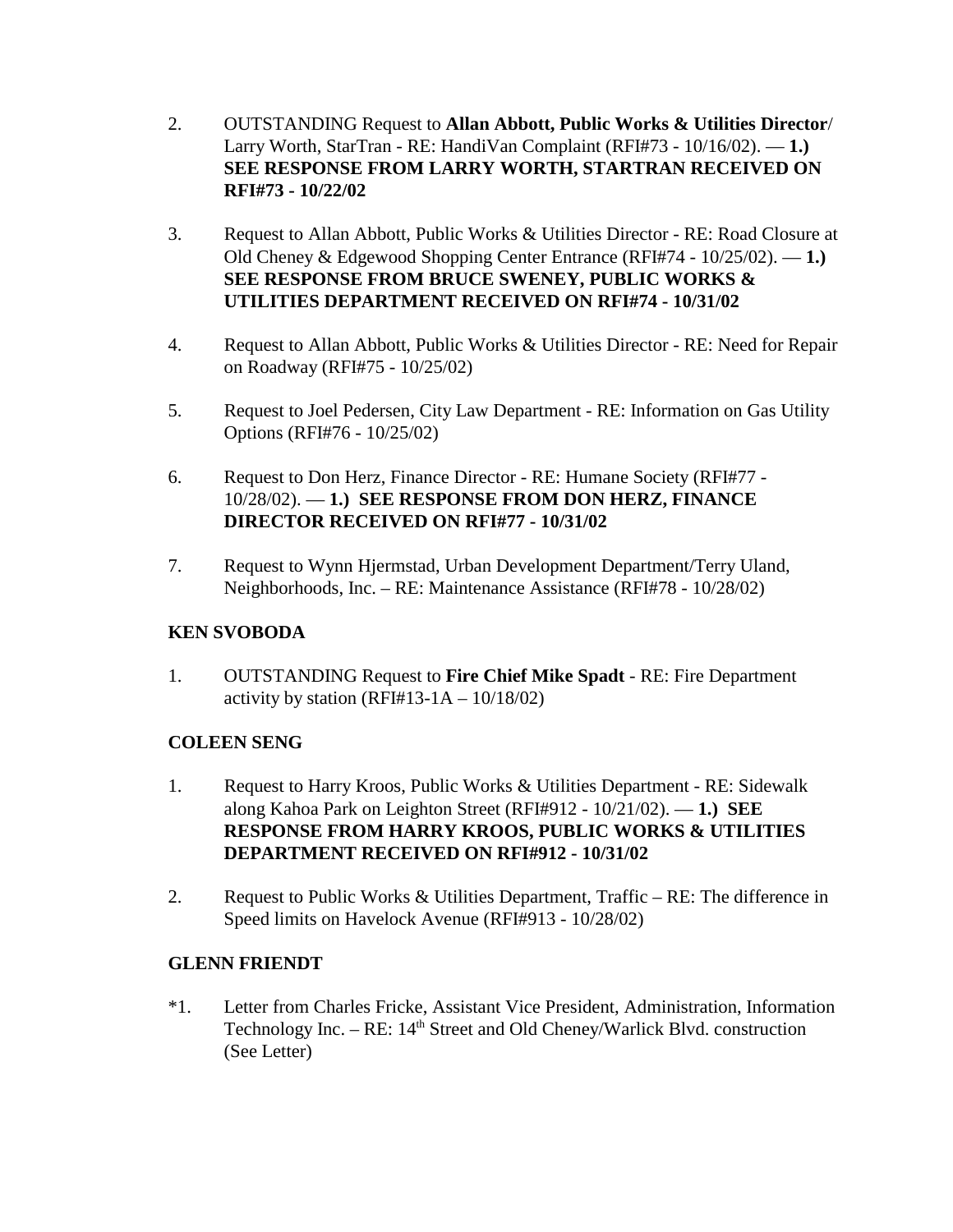## **B. DIRECTORS AND DEPARTMENT HEADS**

## **BUILDING & SAFETY DEPARTMENT**

- \*1. Fiscal Impact Statement Building & Safety Inspection & Enforc.- (See Material)
- \*2. Material from Rodger Harris RE: Noncompliance with public access over Lot 18, Horizon Business Center Addition, Use Permit No. 117. (See Material)

#### **FINANCE/CITY TREASURER**

\*1. Material from Don Herz, Finance Director & Melinda J. Jones, City Treasurer - RE: Resolution & Finance Department Treasurer Of Lincoln, Nebraska - Investments Purchased October 21 Thru October 25, 2002.

## **HEALTH DEPARTMENT**

- \*1. Response E-Mail from Bruce Dart to Andrea L. Watkins E-Mail -- RE: The Animal Ordinances. (See E-Mail's)
- \*2. Response Letter from Bruce Dart to Angie Hlava RE: Flying squirrels. (See Letter)

#### **LIBRARY**

\*1. NEWS RELEASE - RE: Planning Process Initiated - Public Meetings Scheduled. (See Release)

# **PLANNING**

- \*1. Memo from Marvin Krout RE: Comprehensive Plan Amendment No. 02002.4 (Bill #02R-263) and Change of Zone No. 3370 (Bill #02-166)(South  $112<sup>th</sup>$  & Old Cheney Road). (See Memo)
- \*2. Material from Marvin Krout RE: 02R-247 Minor Change to Impact Fee Schedule for Arterial Streets. (See Material)

# **PUBLIC WORKS & UTILITIES DEPARTMENT**

 $*1.$  Response E-Mail from Scott Opfer - RE: Speed limit along 66<sup>th</sup> from Holdrege to Vine. (See E-Mail)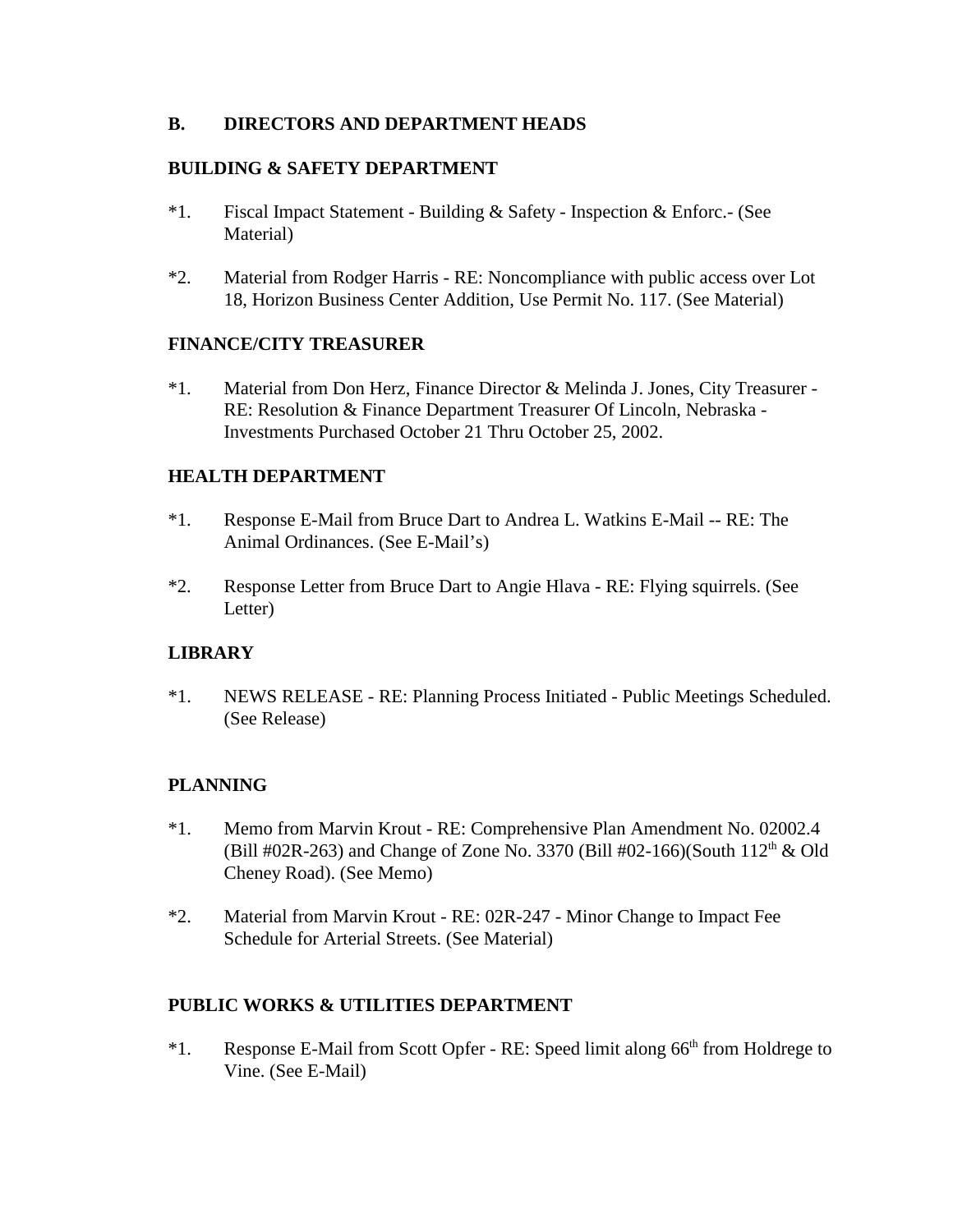## **C. MISCELLANEOUS**

- \*1. Letter & Material from Ben Goble RE: Articles from his "crime file" In view of such current items as to how to fund School Resource Officers and also the bond issue on the Fire Department, history might become a relevant factor - (Copy of all this Material is on file in the City Council Office)
- \*2. E-Mail from Joseph W. Johnson, Jr. RE: Need for Ordinance -thinks it is time that the Council pass an ordinance barring city employees from actively taking part in partisan or non-partisan political campaigns, federal, state or local, while on city time. (See E-Mail)
- \*3. E-Mail from Ms. Loop RE: Sophy Teeter Student Nursing Residence. (See E-Mail)
- \*4. Letter from Michael Niederhaus, Hilltop Heights Homeowners Association to James D. Faimon, City Attorney's Office - RE: Delinquent Weed Assessments - Hartland Homes North 2nd Addition, Outlot B - Account No. 2140771. (See Letter).
- \*5. Letter from Robert Desmond Gibson RE: Special Permit #1691 (See Letter).
- \*6. E-Mail from Jean Kamrath RE: Please consider saving the old LGH dorm (See E-Mail)
- \*7. E-Mail from Sandy Anderson RE: The Animal Ordinances (See E-Mail).
- \*8. CERTIFIED LETTER from Nebraska Liquor Control Commission RE: You are hereby notified that a hearing will be held upon the application of BJT, Inc., dba "The Office" for a Class I License at 1211 "O" Street on Tuesday, November 12, 2002 at 1:00 p.m. - For the following reason: – (See letter).
- \*9. E-Mail from Sandy RE: The Animal Ordinances. (See E-Mail)
- \*10. E-Mail from Pete Beau RE: Impact Fees. (See E-Mail)
- \*11. E-Mail from Charles Yost RE: Bond Issues. (See E-Mail)
- \*12. E-Mail from Andrea L. Watkins RE: Animal Ordinances. (See E-Mail)
- \*13. E-Mail from Jennifer J. Brinkman, President, East Campus Community Organization - RE: In Support of the Impact Fees Ordinance. (See E-Mail)
- \*14. Letter from Trevor A. Brass, Lux Middle School, Boy Scout Troop 25 RE: Impact Fees. (See Letter)